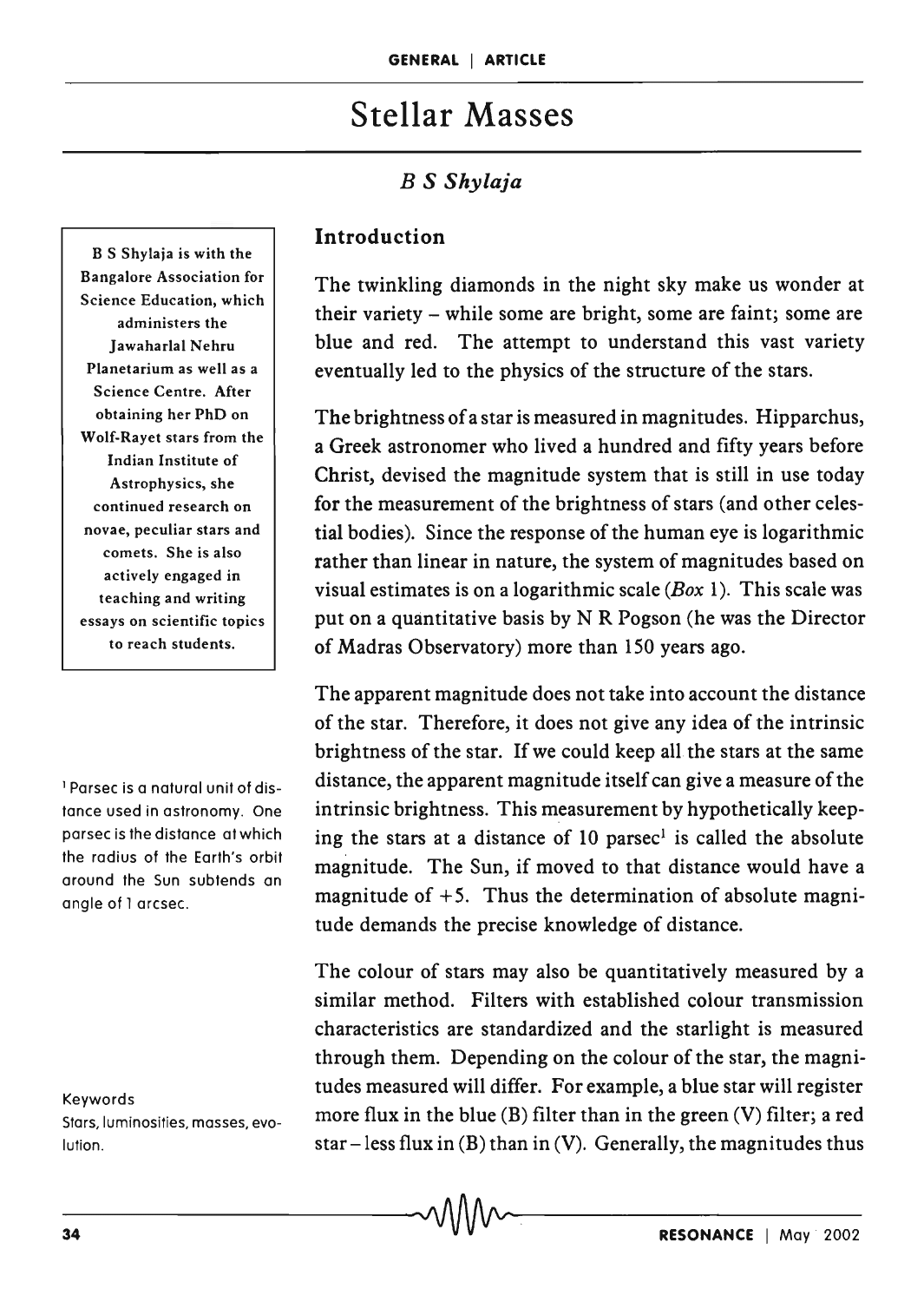#### Box 1. The Magnitude Scale

Let A and B be two stars, with a flux ratio 1:100. That implies that energy received on Earth per  $\text{cm}^2$  per sec from the two stars,  $F_A$  and  $F_B$  are in the ratio  $F_A/F_B = 100$ . Now the magnitudes are defined as

 $m_A$  = magnitude of star A = -2.5 log  $F_A$  $m_B$  = magnitude of star  $B = -2.5 \log F_B$  $m_A - m_B = -2.5 \log F_A/F_B = -5.$ 

Therefore, if  $m_A = 0$ ,  $m_B = +5$  or if  $m_A = 1$ ,  $m_B = +6$ .

If the numerical value of the magnitude is larger, the star is fainter.

The magnitude thus measured is called the apparent magnitude. Sirius, the brightest star has a magnitude of  $-1.4$ , Sun has a magnitude of about  $-26$  and the full moon has  $-12$ . The magnitudes of planets vary from +2 to -4 depending on their distance. The faintest star detectable by the eye has a magnitude of about +6.

Published catalogues listing the magnitudes of over million stars are available.

measured in V are indicated as  $m<sub>v</sub>$  or simply V. The difference of magnitude in the two filters is thus a measure of the colour i.e.,  $(B-V)$  will be negative for violet stars and positive for red stars. This is called the colour index.

For all these measurements  $\alpha$  Lyrae or Vega (or Abhijit) is used as the primary standard. Its magnitude and colour index, are both set to zero.

The absolute magnitude and the colour index of a star can be used to derive the luminosity and the temperature of the star. Luminosity is the total energy radiated by a star in a second, which in the case of the Sun is  $3.9 \times 10^{26}$  Joules. This quantity is represented by  $L_0$  and the luminosity of all other stars, L are expressed as a ratio to this. The fraction of this energy radiated from the Sun is received at the Earth in accordance with the inverse square law of distance. Thus the flux *F* received at Earth from a star whose luminosity is  $L$  is

 $F = L/4 \pi d^2 =$  flux received at Earth,

where  $d$  is distance to the star.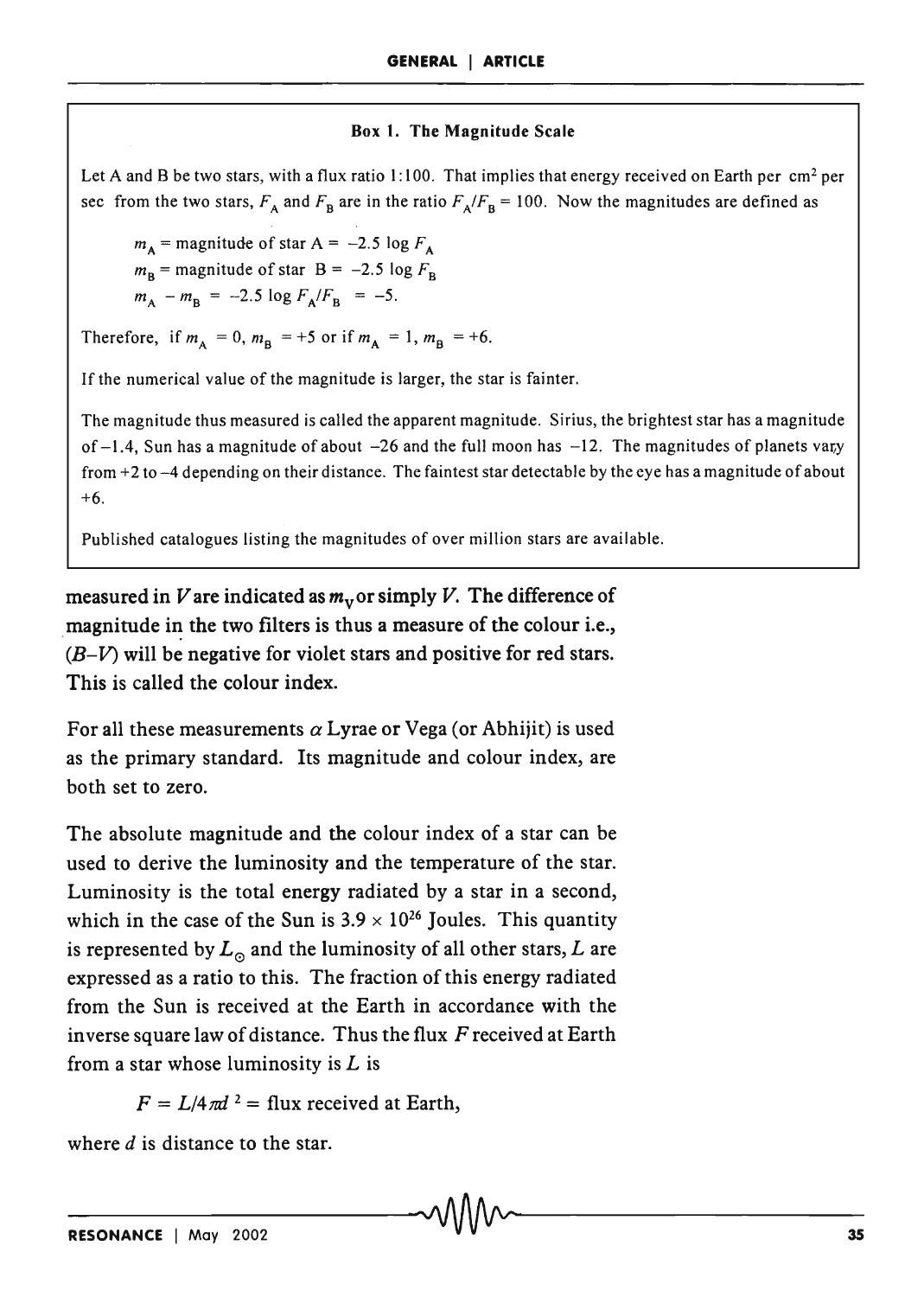A blue star is hotter than a yellow star, which, in turn, is hotter than a red star. The colour index changes from a negative value to a positive value in the same order.

This expression leads to  $M-m = -5 \log d/10$ , where  $M =$  absolute magnitude,  $m =$  apparent magnitude and  $d =$  distance in parsecs.

The colour index and the temperature are related. The hotter the star, greater the flux in the blue (short wavelength) region and the colour index is negative. A blue star is hotter than a yellow star, which, in turn, is hotter than a red star. The colour index changes from a negative value to a positive value in the same order.

One of the landmarks in understanding the stellar structure and evolution is the work carried out by Hertzsprung and Russell independently. They attempted to identify the distribution of stars in terms of the luminosity and temperature. This graph now finds a place in all textbooks of astronomy as HR diagram *(Figure* 1). The plot clearly demonstrated that majority of the stars occupy a region called the 'main sequence', which runs



Figure 1. The HR diagram is the simple graphical representation of the variation of the absolute magnitude with the colour index. It also represents the variation of luminosity with temperature.

(Reproduced from James Binney and M Merrifield, Galactic Astronomy, Princeton University Press, New Jersey,1988.)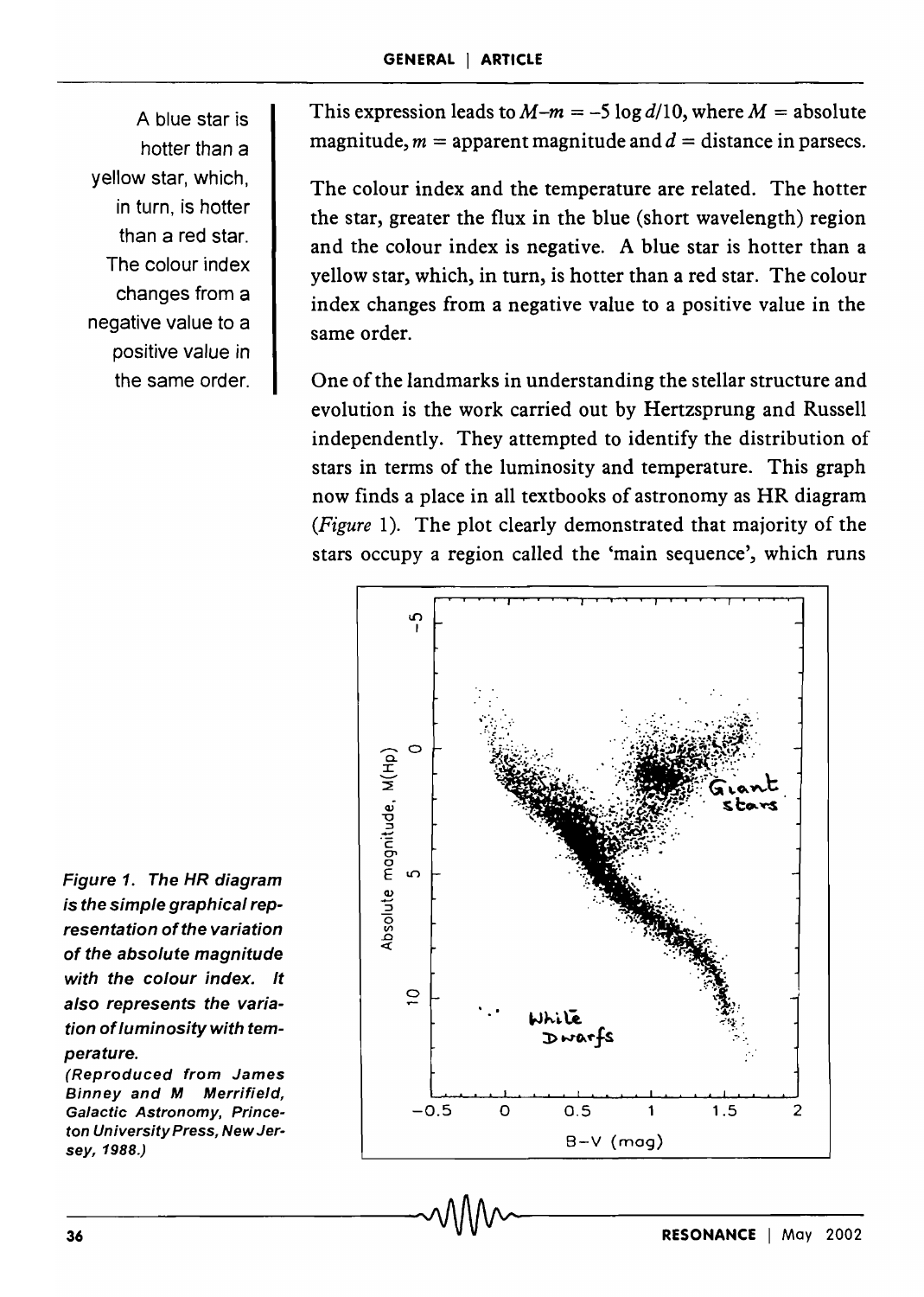almost diagonally on the graph. The fact that blue stars on the main sequence are more luminous than the red stars on it is clear from this graph.

It is interesting to study how the temperature was linked to the observable parameters of the stars. Spectra of stars were regularly recorded since the 1880's. This was done by attaching spectrographs to the telescopes, the photographic plate acting as the detector. Typically, a stellar spectrum shows a continuum, similar to a blackbody but crossed by hundreds of dark lines. The spectra show an enormous variety with certain recurring patterns. This led to the classification of stellar spectra. The scheme of spectral classification was almost complete at the turn of the twentieth century. The lines in the spectrum had the clues on temperature hidden in them. We now know that the 0, B, A stars, referred to as the early type stars, show ionized helium, helium and hydrogen lines in their spectra in that order; the later type stars namely F, G, K show hydrogen and metal lines. The classification into OBAFGKM is a sequence represen ting colour.

It was Meghnad Saha's ionisation formula which unfolded the secret of the spectral sequence. The formula was successfully applied to the astrophysical context by H N Russell. Cecilia Payne Gaposchkin extended the application to the large collection of spectra of Harvard. Thus the spectral classification which was earlier only a qualitative deduction was quantified as well.

In the meanwhile, techniques had been evolved to measure the distribution of energy of the star at different wavelengths. A rough estimate of the temperature could be obtained with Wien's law, which relates the wavelength at the peak energy with the temperature of the star. Precise values were estimated by comparing with the theoretical curve of Planck. For this comparison, the theoretical models of the stellar spectrum accommodated different values of surface gravity to match with the observations. It was found that the temperature of the star as

Typically, a stellar spectrum shows a continuum, similar to a blackbody but crossed by hundreds of dark lines.

It was Meghnad Saha's ionisation formula which unfolded the secret of the spectral sequence.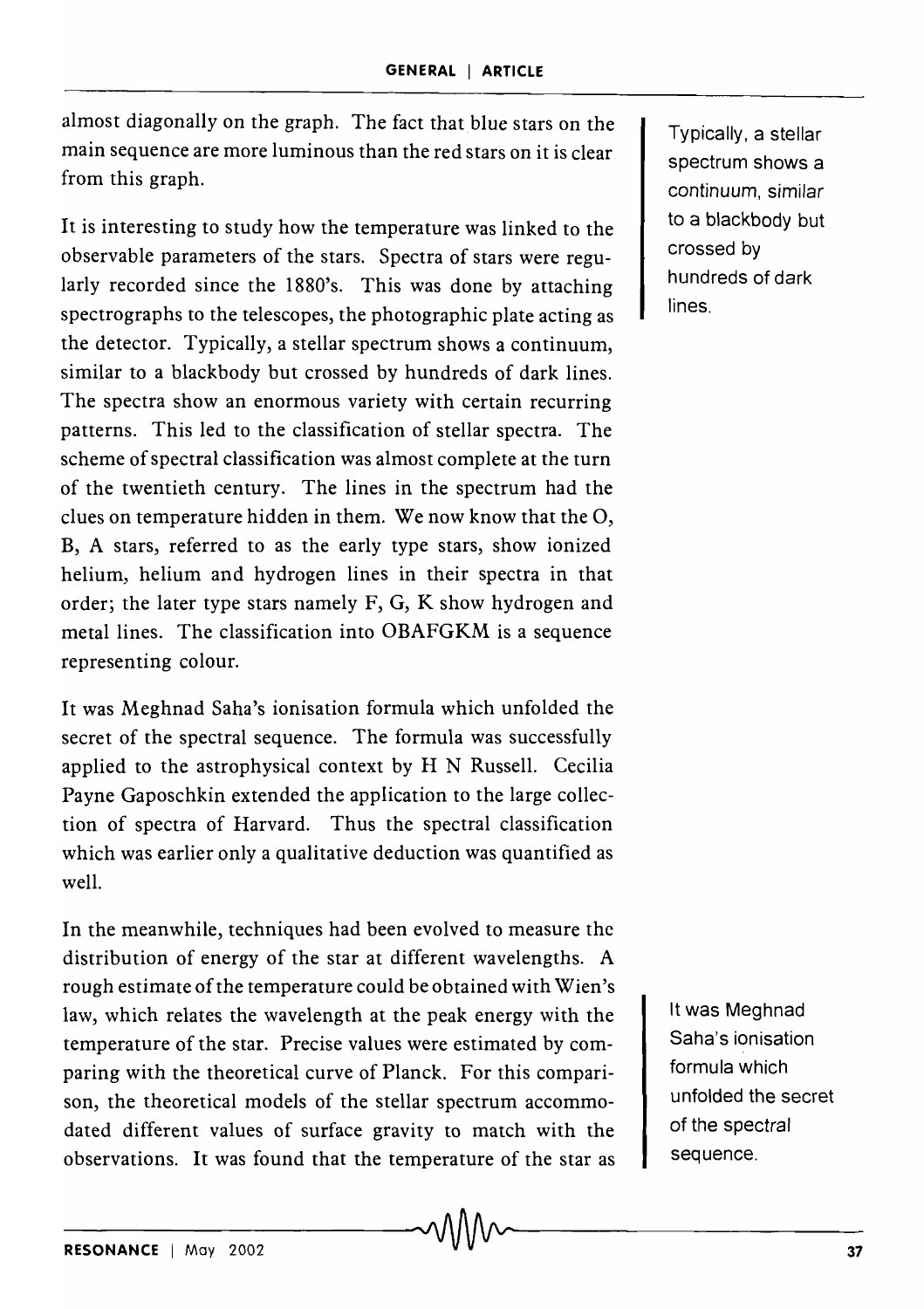well as the surface gravity determined the spectrum. The spectrum also gave clues to what the stars are made of. Stars with peculiar chemical composition showed very different spectra. Thus, gradually, one was trying to look into the interiors of the star.

### **The Determination of Mass**

A theoretical interpretation of the main sequence requires the knowledge of the basic parameter  $-$  the mass. To verify or to extend the theories of evolution to other stars we need to know their masses more precisely.

The stars may be regarded as isolated entities in the sky, keeping in mind the vast distances between them. The determination of mass therefore becomes a challenge. The mass of the Sun is the only precise estimate available. If we try to extend the same method as we used for the Sun, we need to look for the planets of these stars, a technique, which is still in its infancy.

As we extend our search beyond the solar system, we encounter a very interesting situation. The nearest star Alpha Centauri is a triple star system with components A, Band C. While A and B form a binary, the component C goes round the pair; during its routine journey it comes marginally close to the solar system. Hence it is called Proxima Centauri. Although it is so 'near', we cannot see it with naked eye. The other nearest star called Barnard's star is suspected to be having a companion. Sirius, at a distance of 8.6 light years also has a companion, the first white dwarf to be discovered observationally. At 8.9 light years there is another pair called L 726-8. Thus within a distance of 10 light years we encounter about 9 binary stars out of 14. Therefore, one can be optimistic about the estimation of the mass of these stars.

Only when the two components are gravitationally bound to each other, can they be called binaries.

However, all the doubles are not to be confused with optical pairs, which appear with a small angular separation by virtue of our line of sight. Only when the two components are gravitationally bound to each other, can they be called binaries. The two components are resolved in a telescope and one can measure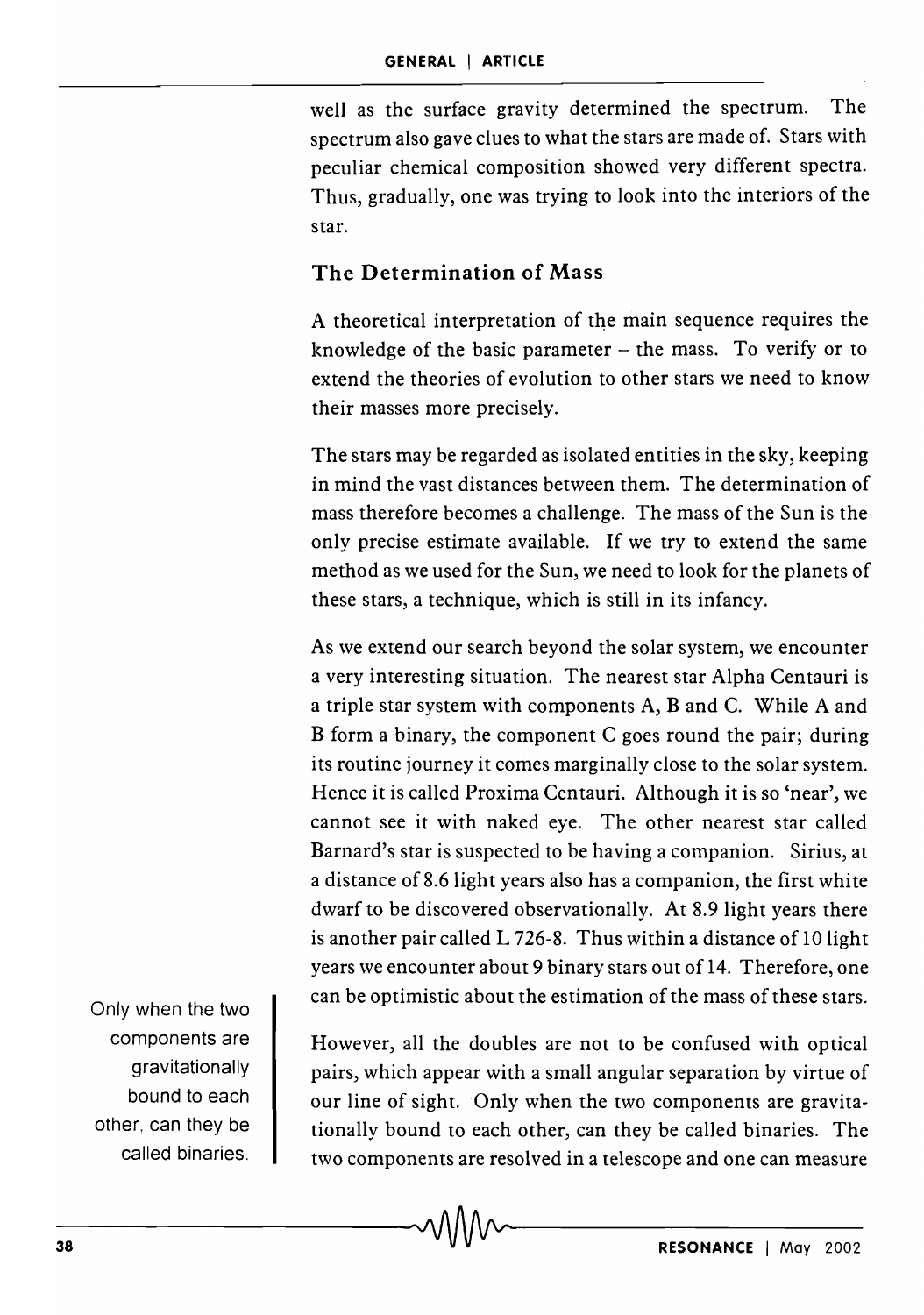the angular separation at different time intervals. The classic example is the optical pair  $\epsilon$  Ursa Majoris, (Mizar and Alcor, or Vasishta and Arundhati). Mizar itself is a binary with an orbital period of about 60 years. *(Figure* 2). The components A and B are, in turn, binaries. Among the examples mentioned above  $L$  726 – 8 is also an optical pair.

The simplest case is that of a visual binary in which the components are close enough but get resolved through a telescope distinctly. It is possible to measure the inclination of the orbital plane with reference to the line of sight. One can apply Kepler's law to derive the masses *(Box* 2). This is

true for a very small percentage of stars. The best examples are Alpha Centauri and Mizar. The Triple system Alpha Centauri has components A and B separated by about 24 AU ( $AU =$  the astronomical unit = the mean distance of the Earth from  $Sun =$ 150 million kms.), with masses 1.1  $M_{\odot}$  and 0.9  $M_{\odot}$ . The third component, Proxima Centauri orbits around the center of mass (of A and B) at a distance of about 10,000 AU with a mass of  $0.1 M_{\odot}$ 

There are other types of binary stars, which look like a single dot, even through the largest telescope.

The technique of monitoring a star continuously was used to identify the variability in light long ago. Thus, more than two hundred years ago, a deaf and dumb boy called John Goodricke, first observed the 'eclipse' of a star. This star Beta Persei was called Algol, meaning the 'devil's eye' because its brightness decreased suddenly quite often. This young man, keeping track of the light night after night, deduced that its light variation is a precise clock of about two and a half days. He postulated the presence of an unseen star treating the decrease of light as due to



Figure 2. The best example ofa doublestaris theAlcor-Mizar pair in the constellation of Ursa Major. The angular separation can be measured with a small telescope. Interestingly, Mizar is a complex system because each member of this binary itself is a binary.

> More than two hundred years ago, a deaf and dumb boy called John Goodricke, first observed the 'eclipse' of a star.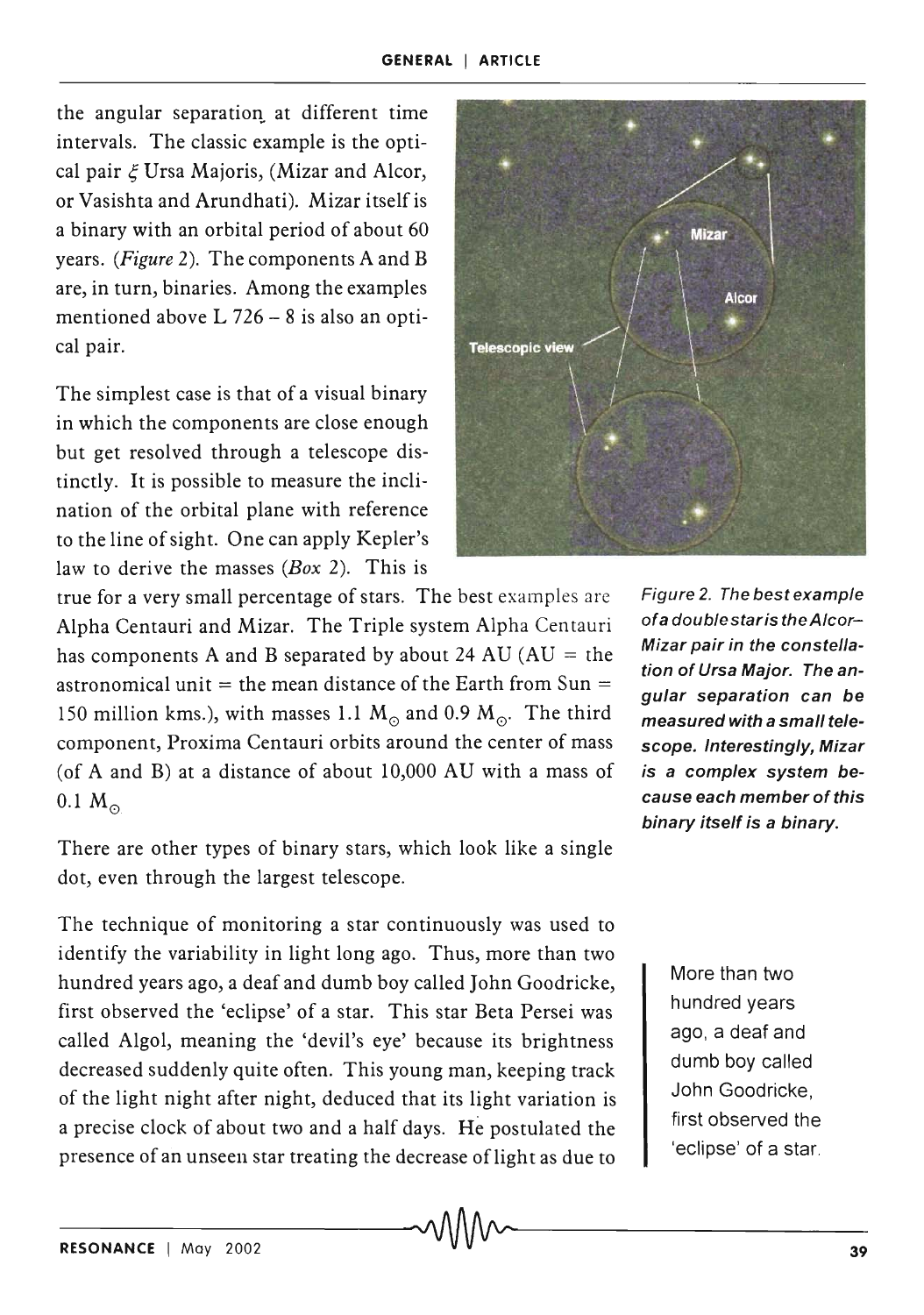#### Box 2. Mass Estimate in a Visual Binary

Among the binaries, the simplest is the visual binary *(Figure* A). The two components are resolved in a telescope and one can measure the angular separation at different time intervals. It is possible to measure the inclination of the orbital plane with reference to the line of sight. Now one can apply Kepler's law with the revised values of the angular separation.

$$
(M_1 + M_2) T^2 = a^3 , \t\t(1)
$$

where  $M_1$  and  $M_2$  are in solar masses, *T* in years and *a* in astronomical units. The distance to the binary can be obtained with the measurement of parallax *p* as

$$
a = a''/p''.
$$
 (2)

The equation gets modified to

$$
(M_1 + M_2) T^2 = (a''/p'')^3 . \tag{3}
$$

Further, we can estimate the individual masses from the relative positions of the stars with respect to the center of mass.

$$
M_1 / M_2 = a_1 + a_2, \tag{4}
$$

where  $a_1 + a_2 = a$ .



a periodical 'eclipse'. Little did he realize that he was venturing into a new avenue.

The light variability due to eclipse is an important tool today to derive the masses. Depending on the orientation of the orbital plane, the binary stars may render a total eclipse or a partial eclipse for us *(Figure 3).*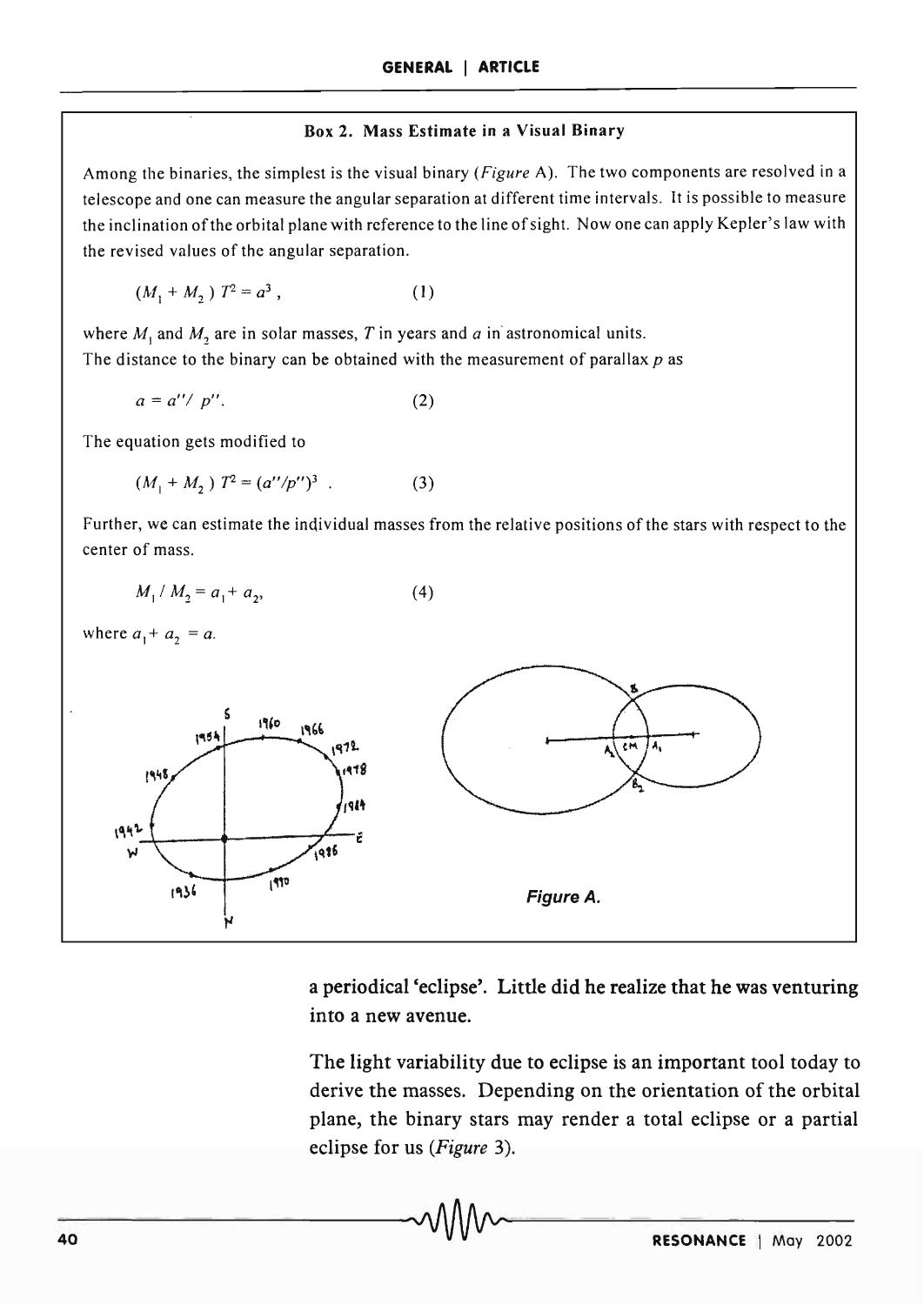

Figure 3. The eclipsing binaries show a periodic light variation, which can be interpreted in terms of the orbital parameters. Here the typical light curves of Algol, (Beta Persei). Beta Lyrae and W Ursa Majoris are shown. The nature of the orbits are reflected in the shape of the light curves.

The Doppler effect is another important tool for investigating binaries, especially those, which do not show eclipses. The periodic blue and red shift of the spectral lines give a clue on the nature of orbit *(Figure* 4). The mass can be derived as a function of the orbital inclination.

Thus, a reliable estimate of the mass is available only for the A and B revolve around the binary star systems. An interesting application of this tech- center of mass in a circular



Figure 4. The spectroscopic binaries show periodic variation in the Doppler shifts of the spectral lines. In this diagram stars orbit. The spectrum shows the doubling of a spectral line, when they appear to move in opposite directions with reference to the observer. Here, the shifts are exaggerated. The spectral shifts corresponding to four configurations yield the velocities in the radial direction. The variation of the radial velocity with for the two components is also shown.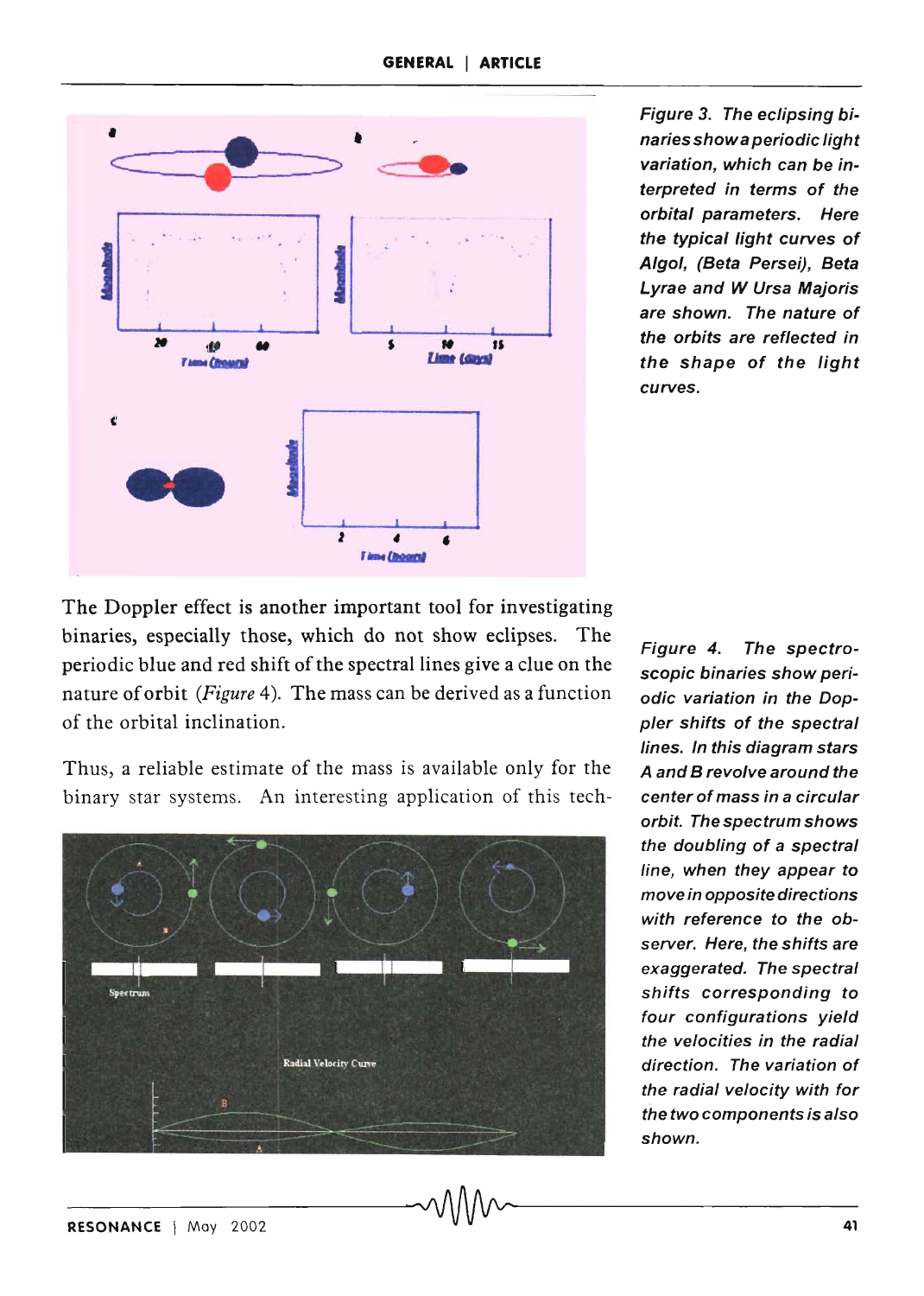The absence of a detectable massive companion in an xray binary compels us to invoke the presence of a black hole. As it stands now, these binaries are the only confirmation of the existence of a black hole.

nique confirms the existence of compact objects, which otherwise remain hypothetical entities. For example, a star like SS Cyg shows light variations clearly indicating the phenomenon of eclipse. The spectral variations also have been recorded. The well established techniques help us to estimate the masses of the components as 1.1  $M_{\odot}$  and about 0.6  $M_{\odot}$ . This, combined with other information, will give a clue on the nature of the smaller  $companion - it$  has to be a compact object. In this case it is a white dwarf. Similarly, several X-ray sources show eclipses and periodic spectral variations. The calculations reveal that one of the components of such binaries is a neutron star.

A further extension of this technique takes us to the elusive case of black holes. The absence of a detectable massive companion in an X-ray binary compels us to invoke the presence of a black hole. As it stands now, these binaries are the only confirmation of the existence of a black hole.

Thus the detection of all these compact objects (if I may be permitted to use the word object for a black hole) has been possible only in binary systems.

# The Mass-Luminosity Relation

The measurement of masses of many eclipsing binaries soon gave way to an empirical relation. Since a star behaves like a blackbody, its luminosity can be written as

 $L = 4\pi R^2 \sigma T^4$ .

where  $R$  is its radius and  $T$  is the equivalent blackbody temperature of the star as deduced from its continuous spectrum.

Arthur Eddington observed that the stars on the main sequence whose distances and masses were both known, obeyed a relation

 $L \propto M^{\alpha}$ ,

where  $\alpha$  is an exponent.

Based on the theoretical considerations, Eddington derived the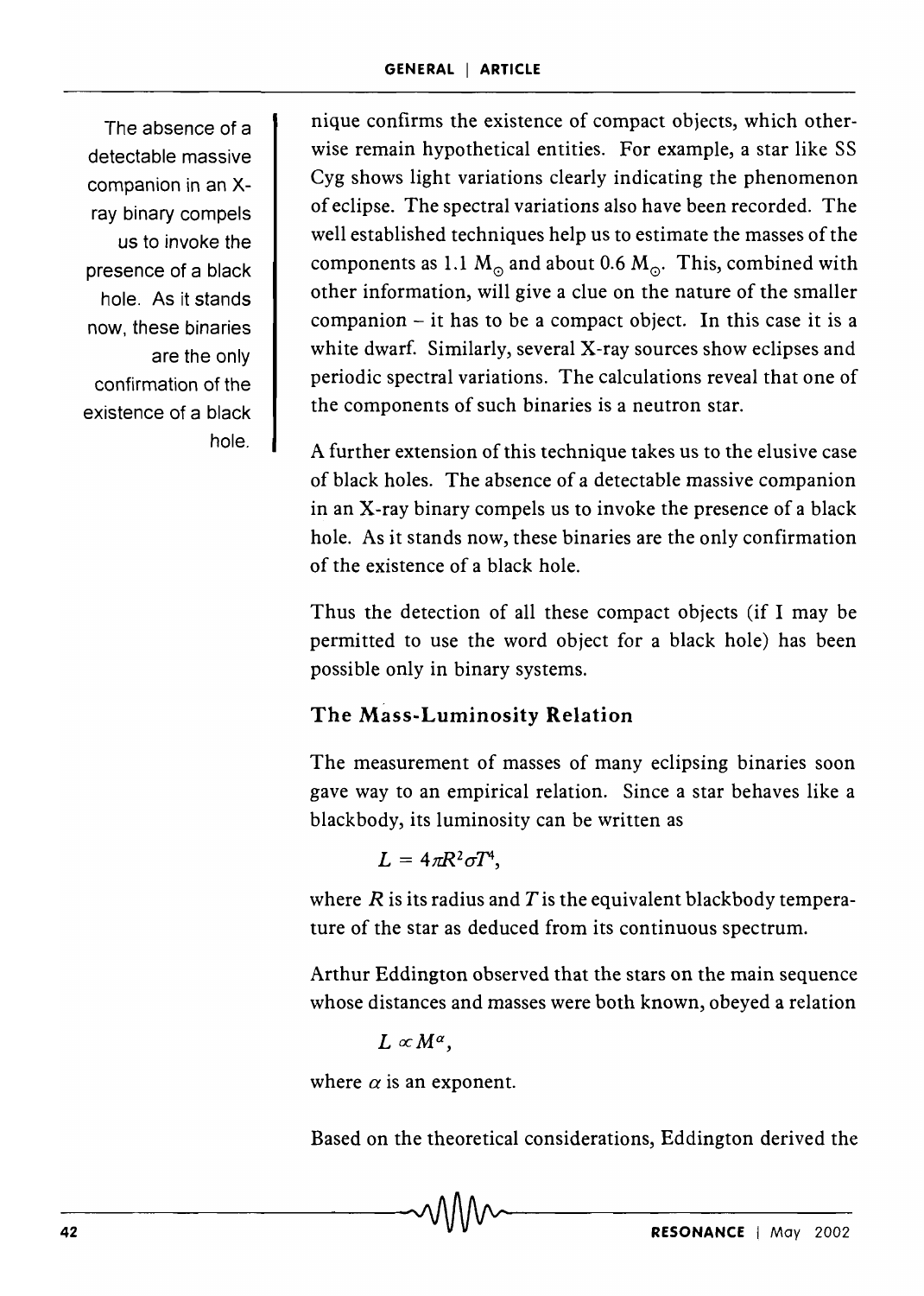rate of leakage of photons from the photosphere of a star and showed that luminosity is proportional to the fourth power of mass. The inference could now be generalized that the stellar spectral sequence of  $O$  B A F G K M also represented a sequence in mass. Thus 0, B stars, the most luminous are also the most massive on the main sequence; while M stars, the least luminous are also the lightest.

The list of stars with precise estimates of mass and luminosity grew and the value of  $\alpha$  could be fixed quite precisely. Interestingly, it was found that the value of  $\alpha$  was different for different ranges of mass. For  $1 < M/M_{\odot} < 10$ , the value of  $\alpha$  was  $3 < \alpha < 4.5$ *(Figure* 5). This curve represents the mass luminosity relation. The data points are collected from the various sources that are cited in [1].

Eddington's work showed that stars in hydrostatic and radiative equilibria should obey relation of this type. Long after W Huggins had declared that the stars are all distant 'Suns', the mechanism of energy production remained a mystery. H Bethe and others nearly seventy years ago, came out with the right answer- it is nuclear fusion in the hot interiors that provides the energy to the stars. Today, we know that the proton-proton chain is the most important set of reactions prevalent at the cores of stars like the Sun at lower temperatures. The CNO cycle operates in the cores of massive stars at higher temperatures.

It is nuclear fusion in the hot interiors that provides the energy to the stars.

Figure 5. The mass-luminosity relation appears linear; a careful study shows the difference in the upper and lower regions. The data points have been collected from various references.

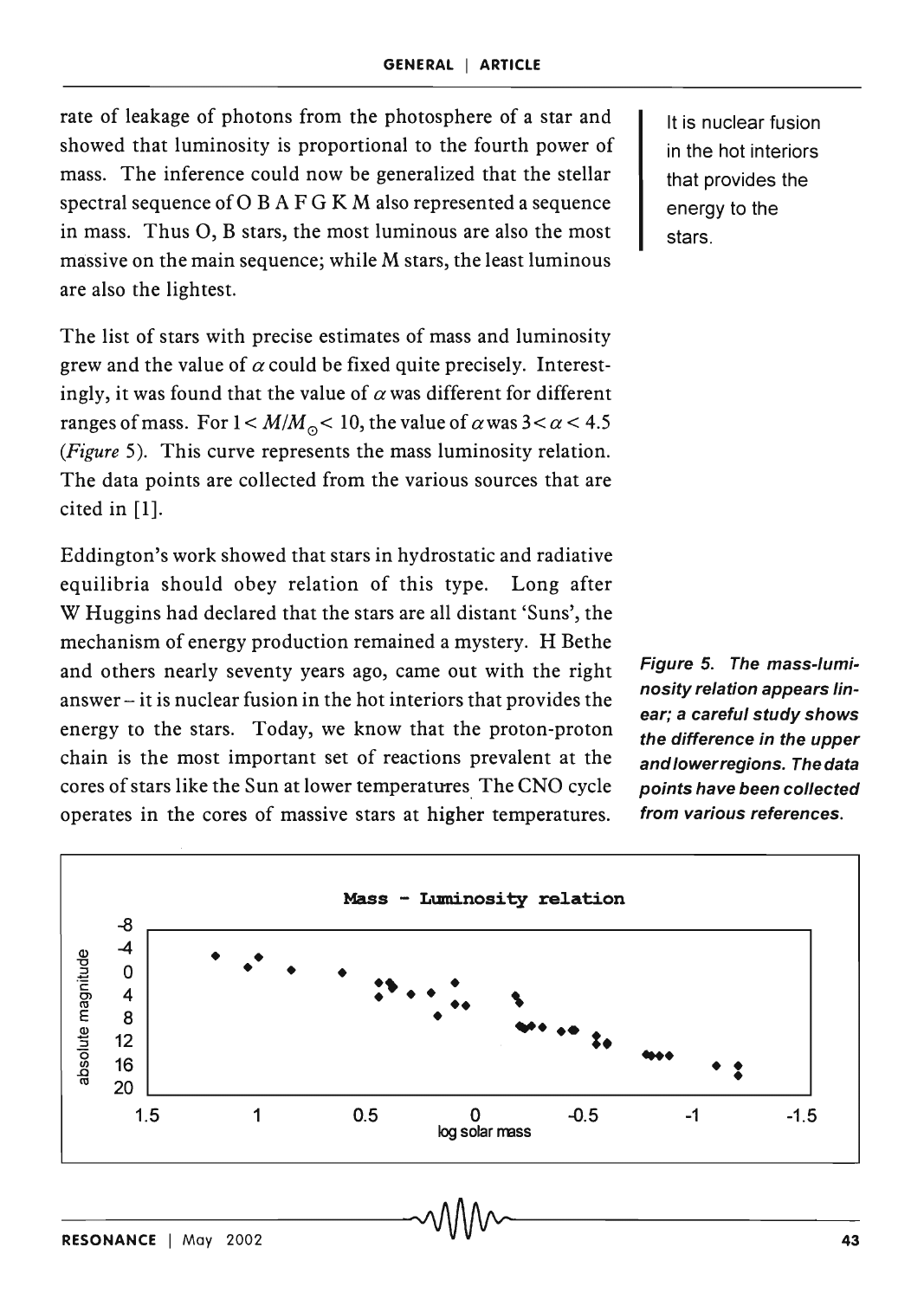Normal stars are in both thermal and hydrostatic equilibrium. Hydrostatic equilibrium is inferred from the balance between the inward gravitational force and the outward pressure. If one of the two is greater, the structure of the star will not be stable. Here carbon, nitrogen and oxygen act as catalysts to convert protons into helium nuclei.

Normal stars are in both thermal and hydrostatic equilibrium. Hydrostatic equilibrium is inferred from the balance between the inward gravitational force and the outward pressure. If one of the two is greater, the structure of the star will not be stable. Thermal equilibrium implies that the rate of production of energy is equal to the loss (or dissipation) of energy. The exact equations can be written down after defining the mechanism of energy transport (which may be radiation or convection) as well as the opacity. The latter is decided by the various atomic processes prevalent in the star. For example, it may be electron scattering, free-free absorption, bound-free absorption, etc. These processes act like hurdles. The photon, which is generated at the core of the star, finally makes its way to the photosphere, after several encounters with these hurdles. The photosphere is not the 'end' of the star. It is the region where the photon has a long mean free path and a high probability of escape.

The 'walk' of the photon to the photosphere is a combination of various complicated processes. (See *Box* 3 for deriving the relation· between the photon diffusion time and the mean free path.) The mean free path can be calculated in the stellar interior by assuming a certain physical process. Keeping aside the mathematical details, it is possible to show that  $l$ , the mean free path, varies as a function of temperature (T) and density ( $\rho$ ) in low mass stars; but is dependent only on density in high mass stars,

> $l \propto T$  3.5/ $\rho^2$  $l \propto 1/\rho$ for low mass stars for high mass stars.

In deriving the mechanism of energy transportation, details of the pressure, temperature and density gradients inside the star are necessary. Thus incorporating the differences in the structures it turns out that the mass-luminosity variation will have different types of indices for different mass ranges.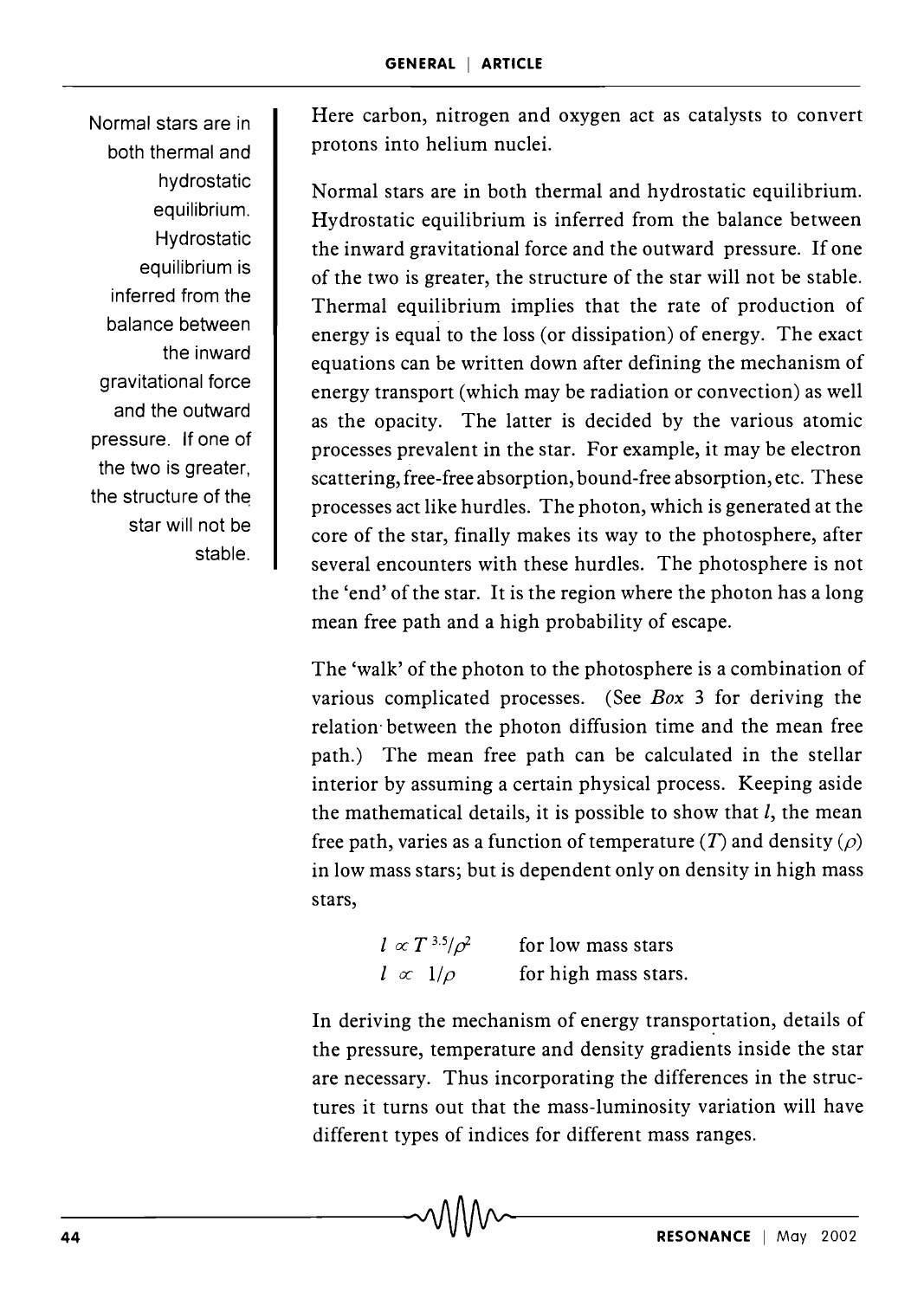#### **Box 3. Random Walk of Photons**

Photons from the core of a star radiate out *(Figure* B). However, they have a good number of hurdles on the way like absorption, scattering, emission, etc. Thus, a photon gets degraded in energy by the time it reaches the photosphere. From simple principles of statistical mechanics, one can derive the time taken for this 'random walk'.

Let the position of the photon change from  $X_1$  to  $X_{N+1}$  after *N* random steps. If we represent the change from  $X_1$  to  $X_2$  as  $\langle X_1 \rangle$  and from  $X_2$  to  $X_3$  as  $\langle X_3 \rangle$ , keeping in mind that there is a change in the direction involved, it can be easily seen that

$$
\langle X_{N+1}\rangle=\langle X_{N}\rangle=\langle X_{N-1}\rangle=\ldots=\langle X_{1}\rangle=0.
$$

However, if we take the square of this quantity,

$$
\langle X_{N+1} \rangle^2 = (X_{N+1} - X_N)^2, \text{ and so on,}
$$
  

$$
\langle X_{N+1} \rangle^2 = \frac{1}{2} \langle (X_N - I) \rangle^2 + \frac{1}{2} \langle (X_N + I) \rangle^2
$$
  

$$
= X_N^2 + I^2.
$$

This is true because  $\langle X_{N} \rangle = 0$ .

Extending the same argument we can show that

$$
\langle X_{\nu} \rangle^{2} = N l^{2}.
$$

Therefore,

$$
l = (\langle X_N^2 \rangle / N)^{1/2}
$$
  
or 
$$
N = \langle X_N^2 \rangle / l^2.
$$

This argument can be extended to three dimensions to show that

$$
N = \langle X_N^2 \rangle / l^2 + \langle X_N^2 \rangle / l^2 + \langle X_N^2 \rangle / l^2
$$
  
= 3 R<sub>0</sub><sup>2</sup> / l<sup>2</sup>.

The time required for  $N$  steps is,

$$
t = Nl/c = 3 R_0^2 / lc
$$
.

It may be shown that in case of the Sun the time required for a photon to reach the photosphere is about 10<sup>4</sup> years. This path traced out by the photon is called random walk.

**Thus the mass dependence of the luminosity, as well as the observed fact that it will be different in different mass ranges led to the understanding of the interiors of stars.** 



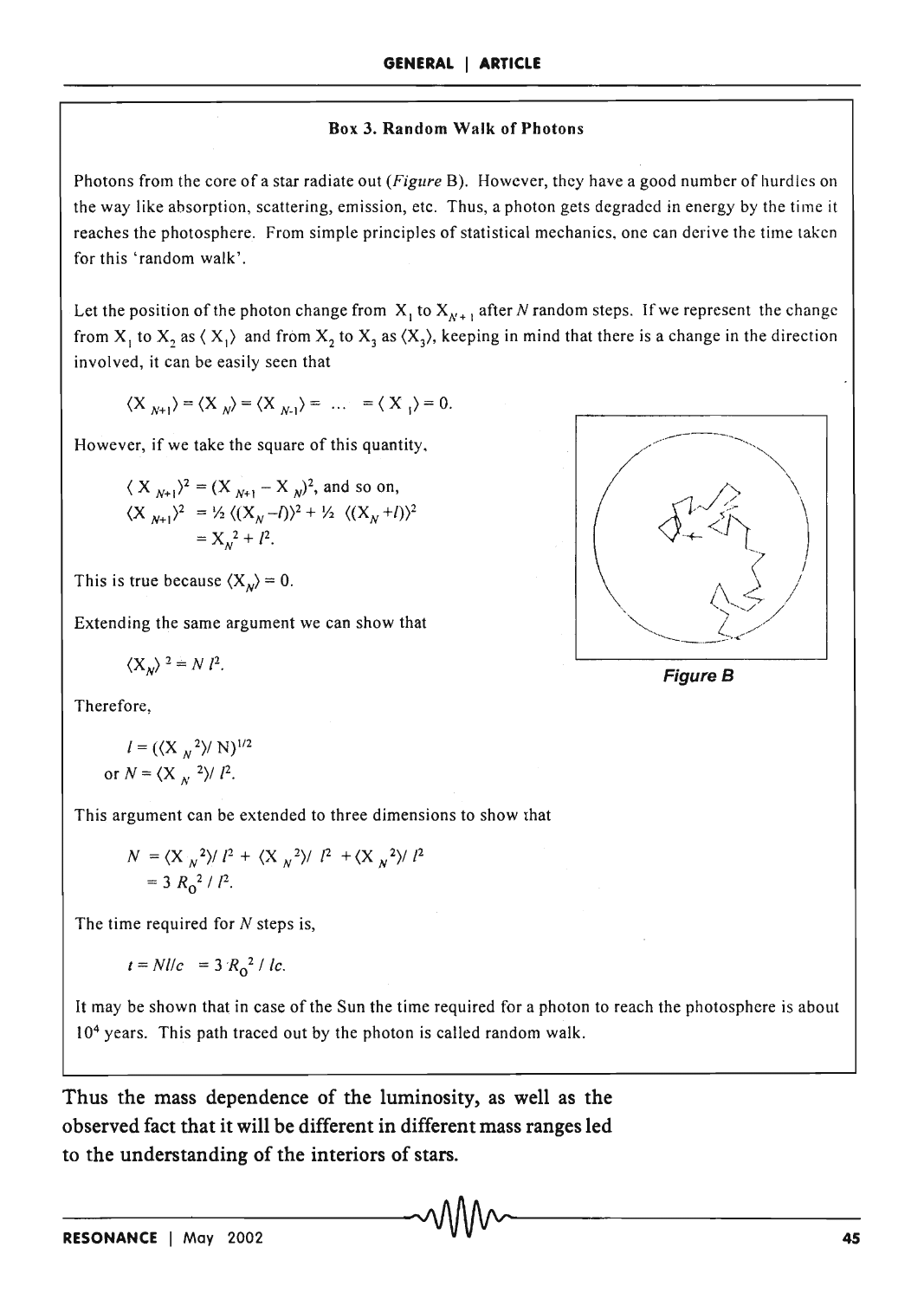The 'life' of a star, i.e. the time during which hydrogen burning is in progress is decided by the rate of reaction itself.

### **The Meaning of Mass-Luminosity Relation**

For qualitative discussion let us ignore the difference in the indices and assume that

 $L \propto M<sup>4</sup>$ .

Now let us understand the implication. Let us consider a star, which is ten times as massive as the Sun  $(10 M_0)$ . Its luminosity therefore will be 10,000 times that of the Sun.  $(L/L_{\odot} = (M/M_{\odot})^4$  $= 10^{4} = 10,000$ ).

This also implies that the star burns its fuel 10,000 times faster than the Sun. This means that the mechanism of energy production itself will have to be different. As we know today, two schemes of nuclear reactions are prevalent in stellar interiors the CNO cycle and the  $p-p$  reactions. The rates of energy production have been derived in the two cases. The rate varies as  $T^{18}$  in the CNO cycle, while in the other it varies as  $T^4$ . The interior temperatures of the early spectral type 0, B stars are higher than those of the later spectral type stars, e.g.  $K$ ,  $M$  etc. Hence the rate of energy production also will be high in the early type stars. Therefore they are the most luminous, they are also much hotter on the surface. Quite naturally, their colour is blue.

Bya simple logic we can arrive at the life span of a star. Although stars are known to be holding large amount of hydrogen, which serves as fuel for the thermonuclear reactions, they cannot survive to consume the entire fuel. By the time about 10% of the fuel is consumed, evolutionary processes take over. Therefore, the 'life' of a star, i.e. the time during which hydrogen burning is in progress is decided by the rate of reaction itself. This is the youth of the star and it is said to be on the main sequence. The later stages of evolution into a red giant differs considerably. It may lead to the formation of a white dwarf via a planetary nebula phase (for stars like the Sun) or the formation of a neutron star via a supernova explosion (for massive stars). The exact course is decided by the mass again.

The energy produced is proportional to the mass available at the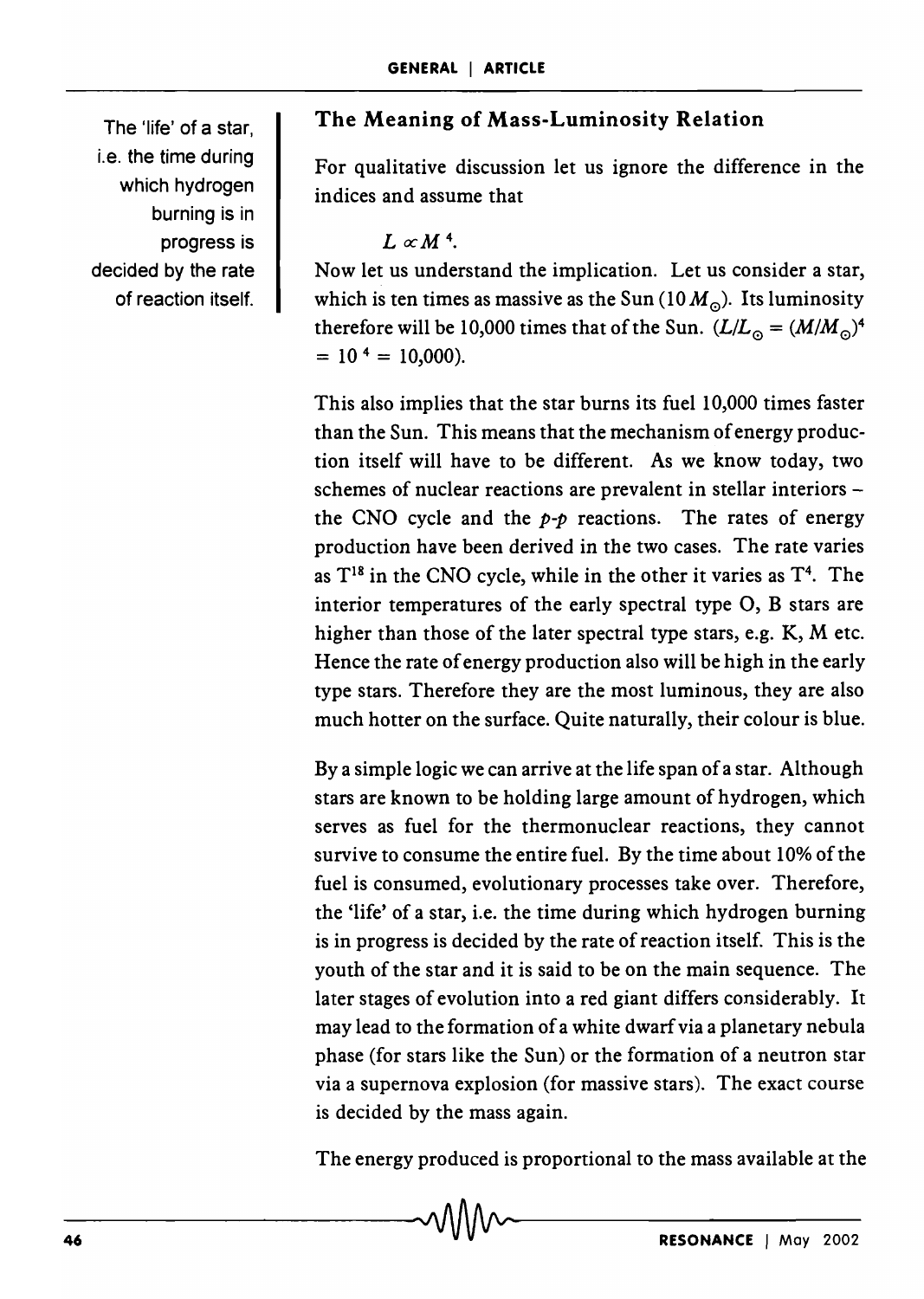core.  $E \propto M$ ; mass in turn is proportional to the luminosity as  $L$   $\frac{1}{4}$ . Therefore, one can approximately write,

Life span  $=$  energy produced/rate of energy leakage  $= E/L \propto M/M^4 \propto M^{-3}$ .

Out of the 10%ofthe mass that is used up, only 0.7% is converted in to energy. Therefore, the time for which the star lives (or it is on the main sequence) is given by

 $t = 0.007 \times 0.1 \times Mc^2/L$ 

where  $L$  is the luminosity.

This can be expressed in terms of the solar quantities as

$$
t = [(M/M_{\odot})/(L/L_{\odot})] \times 10^{10}
$$
 years.

Thus the Sun 'lives' for 10 billion years, while a star of mass  $30M<sub>o</sub>$  will 'live' for 2 million years only. This is the basis of the generalised statement- *larger star is more luminous and hence shortlived* - found in all astrophysics books. This sets a limit on the analogy of stellar evolution with that of biological systems. This is a situation exactly opposite to that in biology  $-$  larger animals live longer than smaller animals.

# The Upper and Lower limits

From the basic thermodynamic principles, we can deduce the average thermal gas energy per particle. In massive stars, radiation pressure is very large compared to gas pressure. We can arrive at an upper limit of the mass based only on this consideration. Not many stars are seen in the mass range  $> 50$  M<sub>o</sub>. Hydrodynamic considerations show that stars with masses higher than this pulsate and therefore, are unstable.

The most massive stars are of spectral type 0, with predominant lines of ionized helium in their spectra. Among them a particular group of stars are designated Wolf-Rayet (WR) stars. These show emission lines in their spectra unlike the normal stars (which show absorption lines). They were recognized as a

The most massive stars are of spectral type O. with predominant lines of ionized helium in their spectra.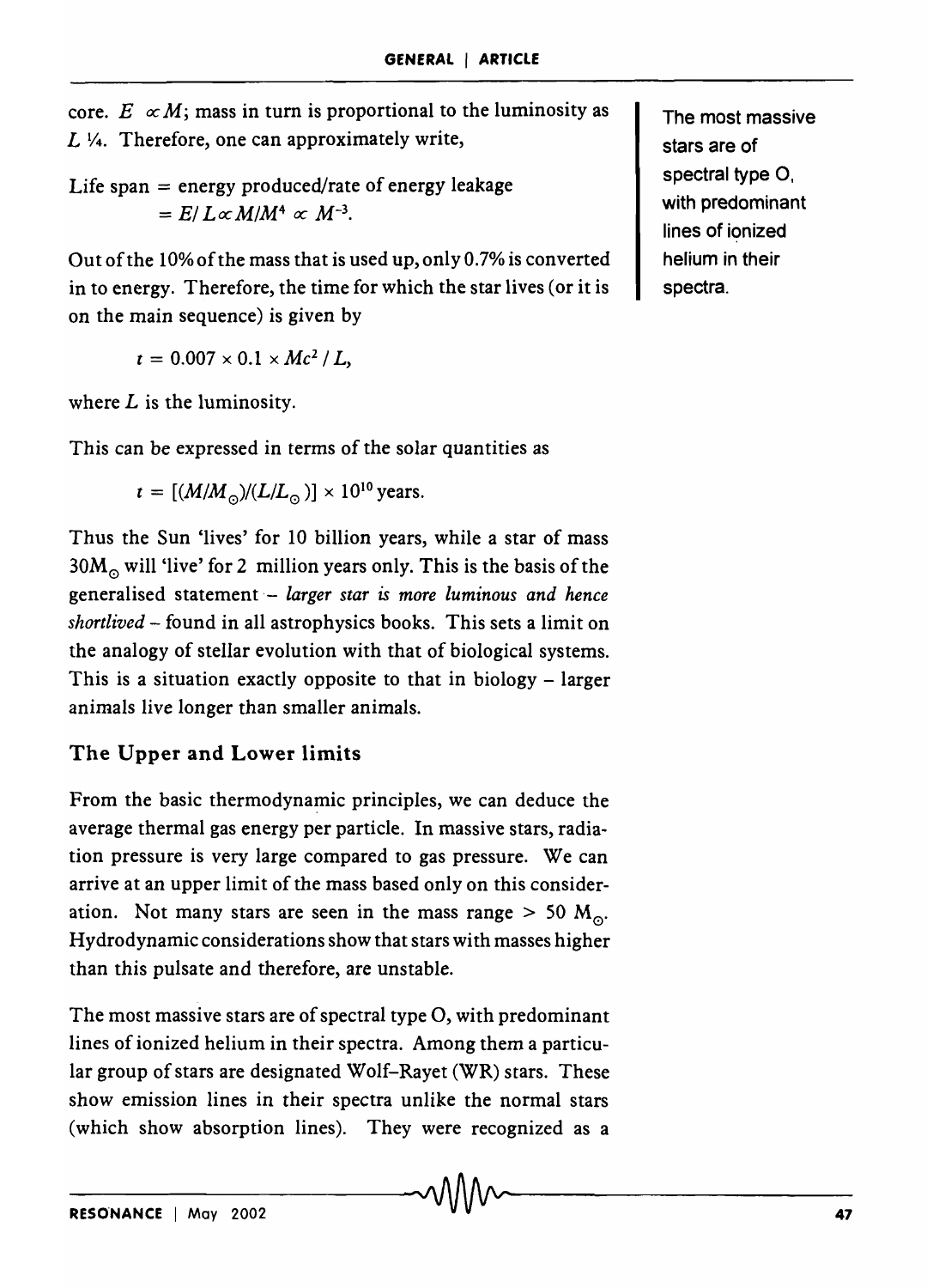The life span (the duration on the main sequence lifetime) of the massive stars is quite small, in accordance with evolutionary calculations. This is of the order of a few million years.

special group, more than 100 years ago, by the two astronomers, whose names are attached to them. The mass, temperature and luminosity are all the highest for this class. Therefore, they have been identified at farthest distances in our Galaxy, as well as in other galaxies.

Most of the WR stars are associated with nebulosities surrounding them. The mass loss rate also is quite high about  $10^{-6} M_{\odot}$  per year. (The Sun also loses mass in the form of solar wind at a rate which is almost a million times lesser.) This gives us an important parameter to be included for the evolution of massive stars - the mass loss.

As seen earlier, the rate of energy production is proportional to  $T<sup>18</sup>$  for very massive stars. This implies that the life span (the duration on the main sequence lifetime) of the massive stars is quite small, in accordance with evolutionary calculations. This is of the order of a few million years. Therefore, the shortlived WR stars cannot be seen in 'old' regions. Even in the Milky Way they are associated with the young open clusters, most of which are in the spiral arms. The implications are multi faceted – that spiral arms are the regions where star formation is in progress, that those galaxies which contain WR stars have been forming the stars in the recent past (a few million years) and so on.

At the other extreme, we have very low mass stars with very low luminosities. Detecting them is indeed very difficult. Owing to their low temperature and low mass, their energy production rate also is very low. Thus they live longer than 10 billion years. However, the low luminosity limits the detectability to very small distances.

It is possible to show theoretically that a star will not be able to maintain nuclear reaction if its mass is lower than  $0.08M_{\odot}$ . Such objects are called brown dwarfs. There may be many more stars of this mass range, but it is difficult to see them.

The mass luminosity curve looks scattered in the lower mass region, owing to observational difficulties. It is here that we can